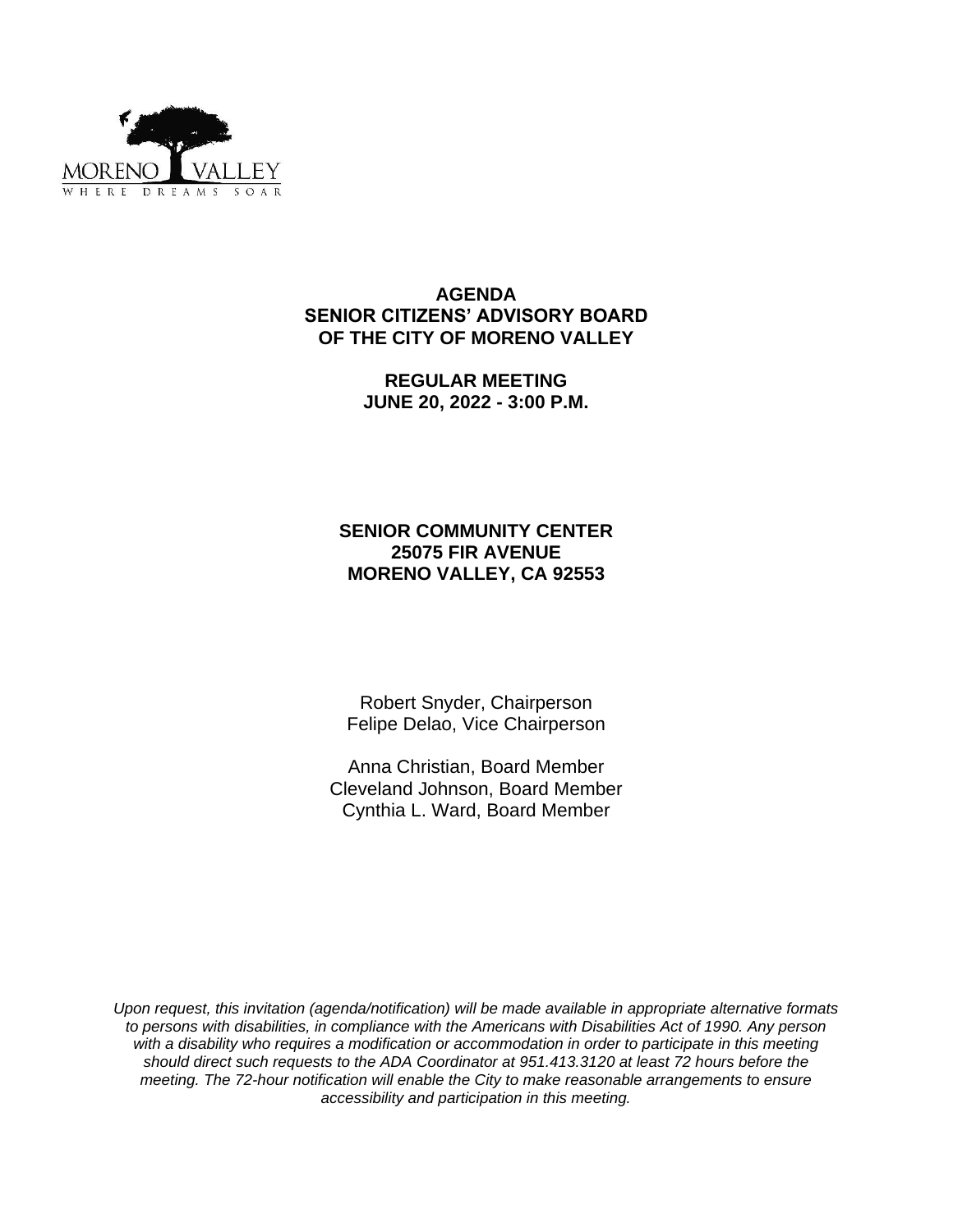#### **AGENDA SENIOR CITIZENS' ADVISORY BOARD OF THE CITY OF MORENO VALLEY**

# **CALL TO ORDER**

### **PLEDGE OF ALLEGIANCE**

# **ROLL CALL**

### **PRESENTATION TO OUTGOING BOARD MEMBER FELIPE DELAO**

PUBLIC COMMENTS **ON MATTERS ON THE AGENDA** WILL BE TAKEN UP AS THE ITEM IS CALLED FOR BUSINESS. Those wishing to speak may do so at that time. There is a three-minute limit per person. Please complete and submit a speaker slip to the Chairperson. All remarks and questions shall be addressed to the presiding officer or to the Board and not to any individual Board Member, staff member or other person.

PUBLIC COMMENTS **ON MATTERS NOT ON THE AGENDA** UNDER THE JURISDICTION OF THE SENIOR CITIZENS' ADVISORY BOARD WILL BE HEARD PRIOR TO SENIOR CITIZENS' ADVISORY BOARD REPORTS AND CLOSING COMMENTS. Those wishing to speak may do so at that time. There is a three-minute limit per person. Please complete and submit a speaker slip to the Chairperson. All remarks and questions shall be addressed to the presiding officer or to the Board and not to any individual Board Member, staff member or other person.

All items listed under the Consent Calendar are considered to be routine and noncontroversial, and may be enacted by one motion unless a member of the Board or staff requests that an item be removed for separate action. Items withdrawn for report/discussion will be heard after the Consent Calendar.

### **A. CONSENT CALENDAR**

**A1. REVIEW AND DISCUSS SENIOR CITIZENS' ADVISORY BOARD MEETING MINUTES OF MAY 16, 2022**

### **B. ITEMS REMOVED FROM CONSENT CALENDAR FOR DISCUSSION FOR SEPARATE ACTION**

- **C. DISCUSSION ITEMS**
	- **C1. OVERVIEW OF LIBRARY DIVISION**
	- **C2. SENIOR COMMUNITY CENTER REPORT**